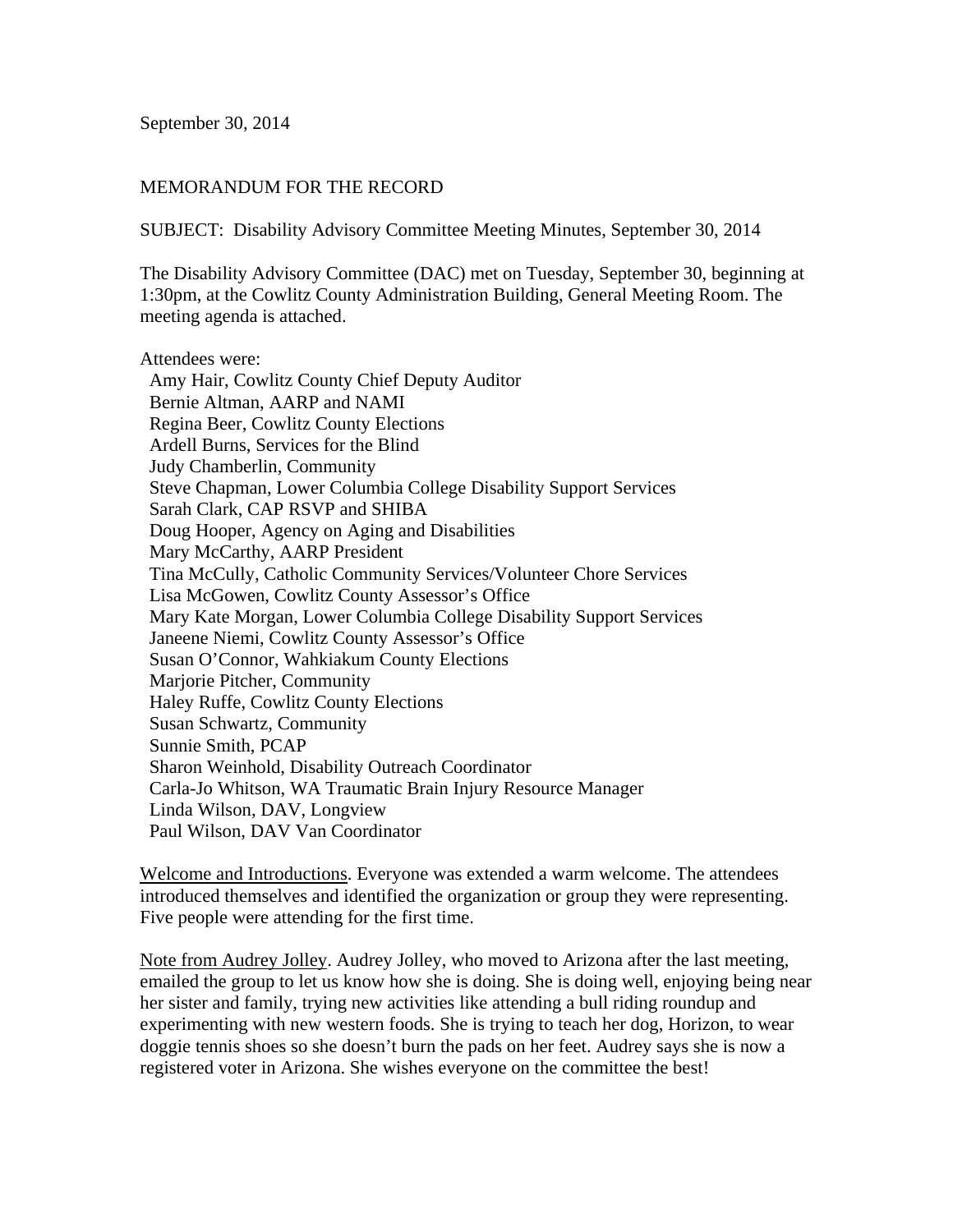Presentation/Discussion

The topic of the meeting was *"Things that Help*." Voting is important! People are not as likely to vote when they have major distractions in their lives – financial, health, and family issues. The people tend to focus more on the distractions rather than on voting.

Our speakers – Lisa McGowen and Janeene Niemi – from the Cowlitz County Assessor's Office, gave an interesting and informative presentation on two topics that can help people who have financial and medical distractions in their lives: the Property Tax Exemption Program and Gatekeeper Program.

**Property Tax Exemption Program**. Washington State Law provides property tax benefits to senior citizens and persons with disabilities. The eligibility criteria:

 -At least 61 years old before the end of the application year or unable to work for 12 consecutive months due to disability.

 -Owner and occupant of a single family dwelling, mobile home, a unit in a multi-unit or cooperative housing. Temporary stays in a hospital, nursing home, boarding home or adult family home are allowed.

 -Combined disposable income may not exceed \$35,000 for application year (including income of spouse and/or co-tenant)

 -Claim should be filed with the County Assessor's Office during the assessment year. Renewal is required every four years.

The benefit is graduated for incomes between \$25,000 and \$35,000. Approximately 3,500 residents in Cowlitz County benefit from this program.

**Deferral of Property Taxes**. In addition to the Property Tax Exemption Program, retired homeowners at least 60 years old or disabled and unable to work for 12 or more months may defer their property taxes and special assessments up to 80% of the equity in their home. The combined disposable income may not exceed \$40,000. Declaration to defer is done annually.

Handouts were provided that give more details about these programs. Residents who are interested and qualify for these programs should contact the County Assessor's Office at 360-577-3010.

**Gatekeeper Program**. This program assists vulnerable people (people who are elderly or disabled) who need help but may not be able to get it for themselves. Anyone can be a Gatekeeper, county workers, bank tellers, grocery store clerks, transit providers, and anyone else who may have contact with vulnerable people. If someone has a concern about a vulnerable person, they should encourage the person to contact the Area Agency on Aging and Disabilities or make the call for the person if the person does not seem willing or able to call themselves. Things to look for could include disorientation and forgetfulness, confusion concerning money matters, hostility, person who is vulnerable and living alone, bruises, fidgeting, poor hygiene, and difficulty speaking or moving. Calls are confidential and specialists will assess the person's needs and help them find resources that may be needed. The Cowlitz and Wahkiakum County assistance number is 360-577-4929 or 800-682-2406.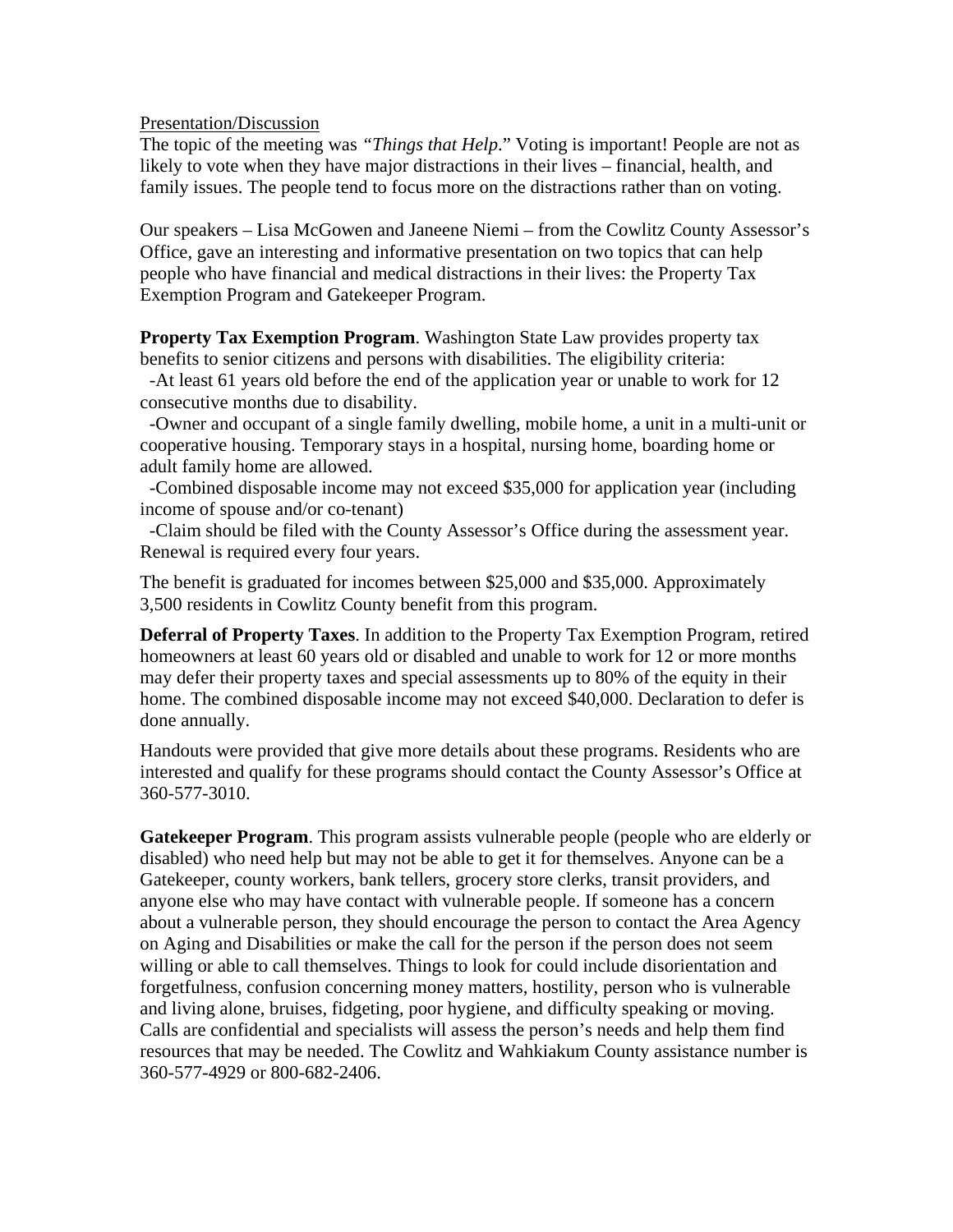**Elections Update**. General Election. The General Election is on November 4. Ballots will be mailed on October 17. Accessible voting equipment, the eSlate, will be available on October 17. The last day to register online or by mail is October 6; the last day for new registrants to register in person is October 27. The voters' pamphlet will be mailed on October 13, and is available on the elections website at www.vote.wa.gov/cowlitz.

A question was raised as to whether the eSlate was mobile. The eSlate has been taken for a few scheduled hours to assisted living facilities, senior centers and other locations where there are a number of people who would like to vote on the eSlate. Mary Kate and Steve asked if it could be brought to Lower Columbia College. The response was yes.

Other Opportunities.

Mary Kate Morgan and Steve Chapman mentioned an event called "Trials and Tribulations of Living with Asperger's Syndrome" on October 9, 6pm at Lower Columbia College. A flyer of the event and other events being held during October for Disability Employment Awareness Month was emailed to all attendees after the meeting.

Regina Beer said the Elections Office is gearing up for the General Election.

Amy Hair talked about several legislative changes that will be in effect in January 2015.

Ardell Burns said her office for the Services for the Blind also serves Cowlitz County.

Marjorie Pitcher discussed some of the classes being offered at the Kelso Senior Center.

Doug Hooper talked about care coordinating and transitioning for elders. He mentioned a Senior Prom that was going to be held on September 30.

Tina McCally said they were getting ready to make their Christmas baskets. The baskets include hygiene items and special donated items, but no food.

Sarah Clark said presentations on Medicare were being given for people turning 65.

Carla Jo Whitson provided information about traumatic brain injury, which is the second largest cause of disability in the country.

Judy Chamberlain talked about difficulties with the phone system for hearing impaired.

Sunnie Smith discussed the formation of Bikers Against Child Abuse (B.A.C.A.) in Cowlitz County. B.A.C.A. takes a stand against all forms of child abuse and forms bonds and provides support to children in need.

Susan O'Connor remarked that preparations also were underway in Wahkiakum County for the General Election.

Mary McCarthy said the AARP Board is meeting and will be electing new officers. The General Meeting is next week and everyone is invited. Anyone 50 or over can join.

Bernie Altman remarked that NAMI ceased to exist as it was previously configured, but is now aligned with three counties and is called NAMI of SW Washington.

The meeting adjourned at 2:35pm.

Sharon Weinhold Cowlitz County Elections